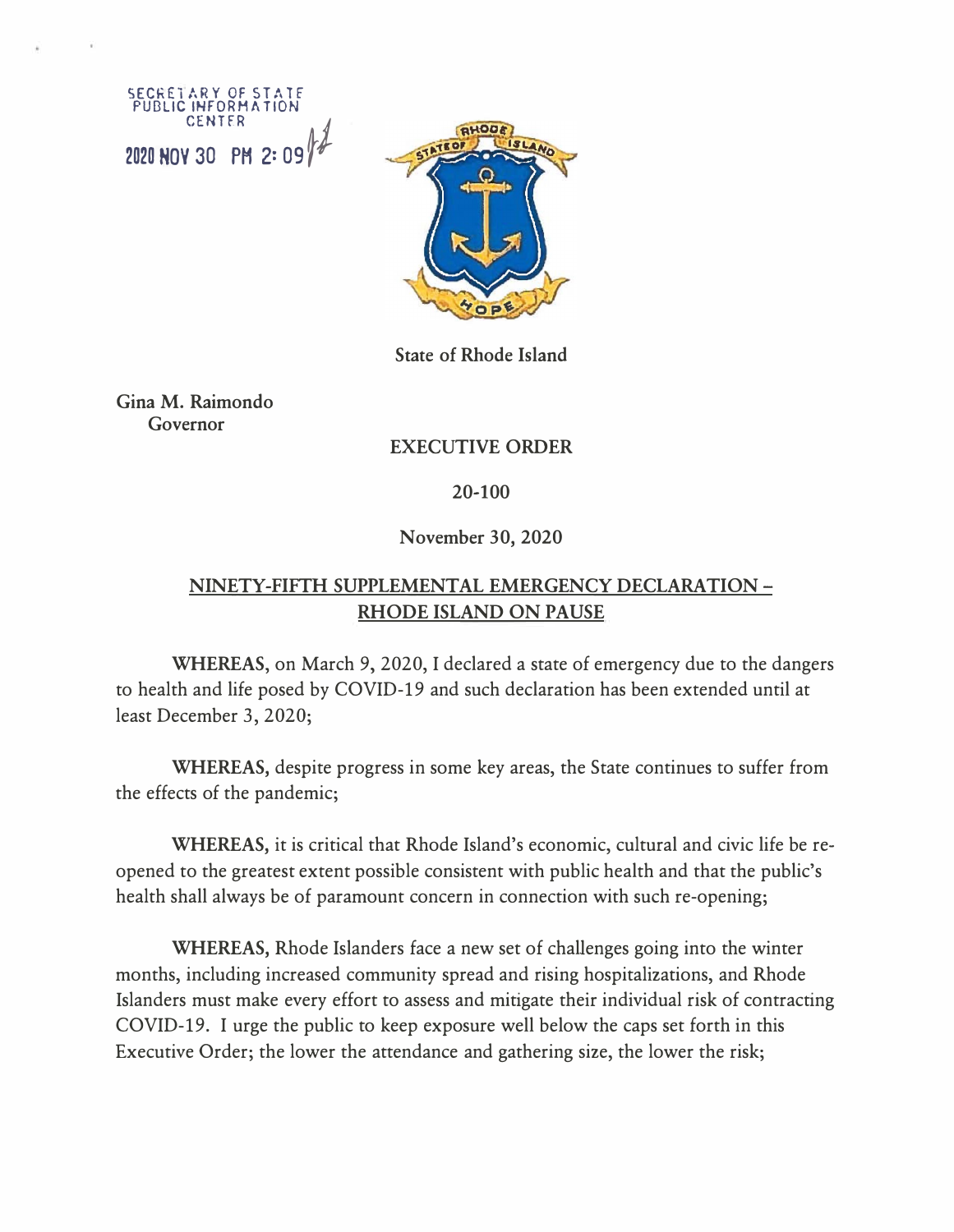**WHEREAS,** despite the best efforts of public health officials, the incidence of COVID-19 is surging in the country, regionally and in Rhode Island;

**WHEREAS,** in the past few weeks, the State has seen particular increases in transmission in smaller, unstructured social gatherings and at sporting events;

**WHEREAS,** further aggressive efforts are necessary to slow the spread of COVID-19 and to lessen the strain on our healthcare system;

**WHEREAS,** such immediate measures are also necessary to maintain in-person learning for Rhode Island students;

**WHEREAS,** targeted, time-limited measures imposed now can make a difference in Rhode Island's COVID-19 infection rate;

**WHEREAS,** restricting social gatherings and limiting other non-essential interactions among people for a two-week period (the "Pause") is essential to containing and reversing Rhode Island's recent spike in COVID-19 cases;

**WHEREAS,** in consultation with the Director of the Rhode Island Department of Health (RIDOH), additional time-limited guidance was previously issued to restrict patient visitation at hospitals and nursing homes; and

**WHEREAS,** in consultation with the Director of RIDOH, I sought additional voluntary mitigation efforts, including an increase in remote work by businesses where possible and a return to and expansion of remote services at houses of worship.

**NOW, THEREFORE,** I, **GINA M. RAIMONDO,** by virtue of the authority vested in me as Governor of the State of Rhode Island, pursuant to Article IX of the Rhode Island Constitution and the Rhode Island General Laws, including, but not limited to, Title 30, Chapter 15, and Title 23, Chapter 8 do hereby order as follows:

# *Vulnerable Populations Strongly Advised to Remain Home*

1. All vulnerable populations identified by the Centers for Disease Control and Prevention (CDC), which include those who are 65 years of age and older, are still strongly advised to stay at home unless they must go to work, travel for medical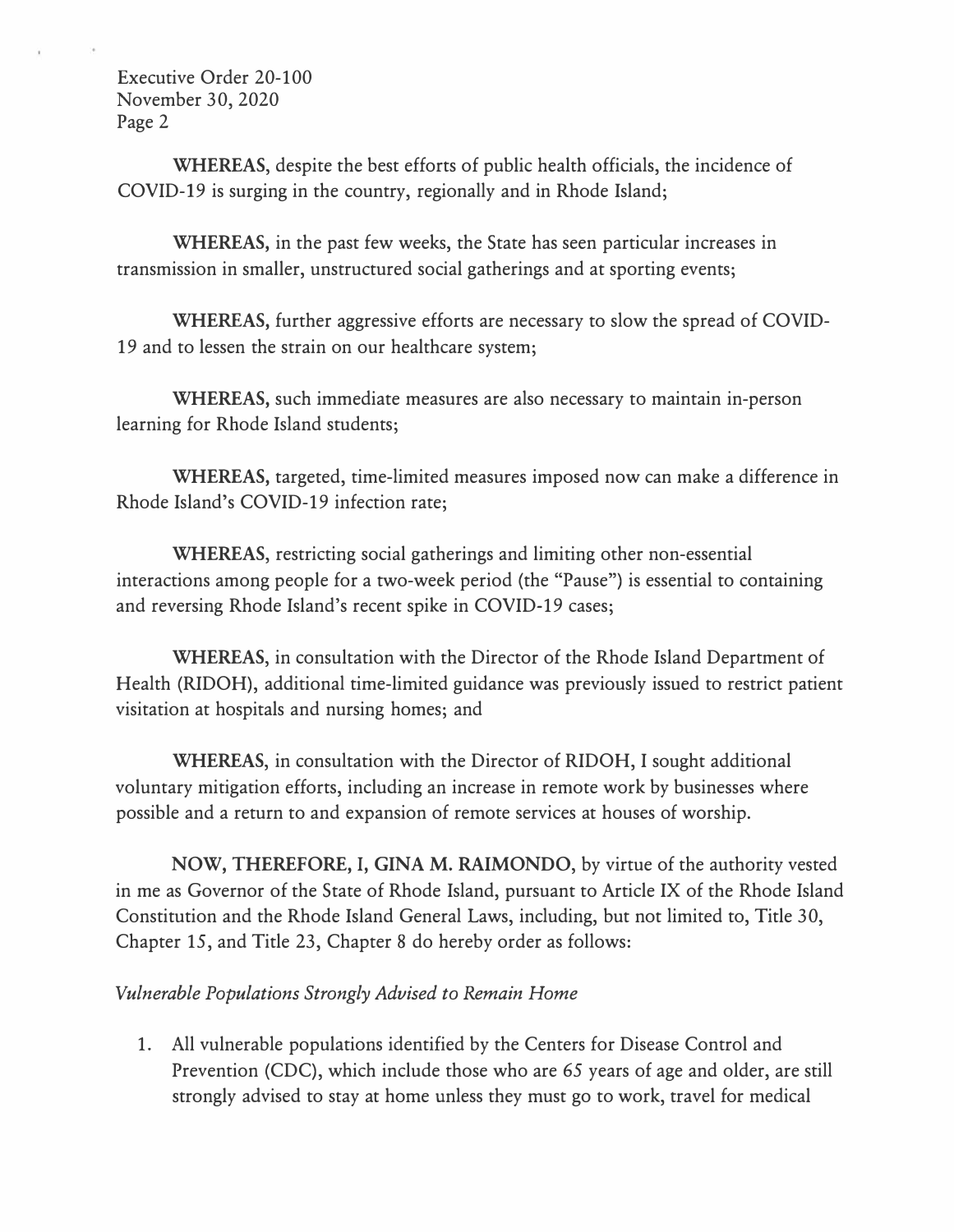treatment or obtain other necessities such as groceries, gas or medication. The CDC identifies conditions that make people at higher risk for severe illness from COVID-19 at https://www.cdc.gov/coronavirus/2019-ncov/need-extraprecautions/people-at-higher-risk.html.

## *Stay at Home Advisory*

2. All Rhode Island residents are advised to stay home from 10:00 p.m. to 5:00 a.m. Sunday through Thursday unless traveling to or from work or school, traveling for medical treatment or obtaining necessities (food, medicine, gas, etc.); Friday and Saturday all Rhode Island residents are advised to stay home from 10:30 p.m. to 5 :00 a.m. unless traveling to or from work or school, traveling for medical treatment or obtaining necessities (food, medicine, gas, etc.). Rhode Island residents may still go outside to exercise and get fresh air; however, they must practice physical distancing while outside, wear a mask or cloth face covering in accordance with Executive Order 20-94 and any of its successors and related regulations and avoid touching surfaces frequently touched by others.

## *International Travel Restrictions Remain in Place*

- 3. Any person arriving from a location outside the 50 states or the District of Columbia must immediately self-quarantine for 14 days upon arrival in Rhode Island.
- 4. Any person who has travelled outside the 50 states or the District of Columbia in the last 14 days must self-quarantine for the remainder of the 14-day period upon arrival in Rhode Island.
- 5. Instructions for self-quarantine can be found at RIDOH's website: https://health.ri.gov/diseases/ncov2019/.

## *Domestic Travel Restrictions from Areas with High Community Spread Rates*

6. Any person coming to Rhode Island for a non-work-related purpose from locations with a high community spread rate as set forth on a list maintained by RIDOH at health.ri.gov/covid must immediately self-quarantine for 14 days or until such time as they receive a negative COVID-19 test. This quarantine requirement shall not apply to a person who has a negative COVID-19 test from a specimen taken no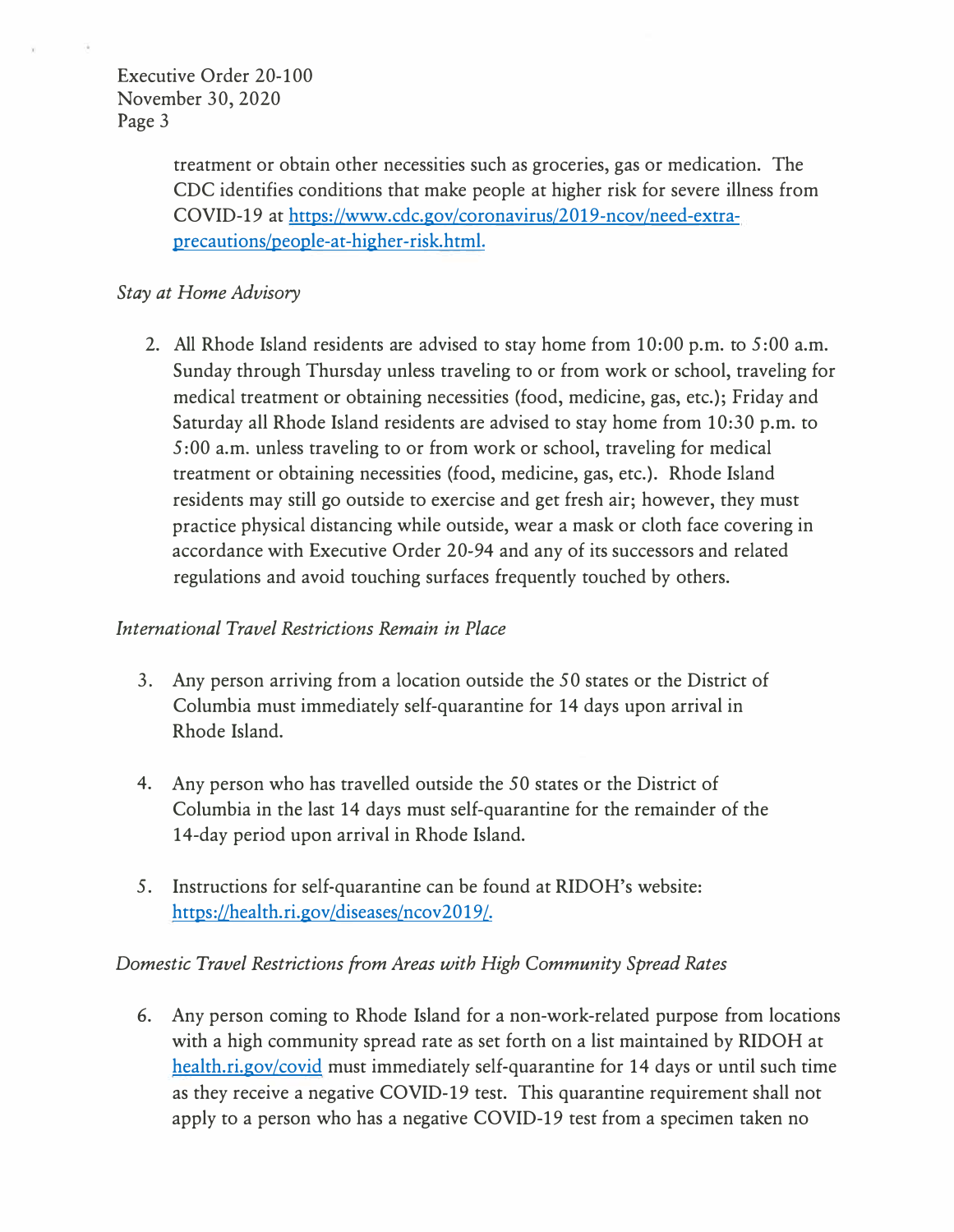more than seventy-two (72) hours prior to arrival in Rhode Island. This paragraph shall not apply to public health, public safety or healthcare workers. It shall also not apply to anyone traveling for medical treatment, to attend funeral or memorial services, to obtain necessities such as groceries, gas or medication, to drop off or pick up children from day care or to anyone who must work on their boats.

7. Instructions for self-quarantine can be found at RIDOH's website: https://health.ri.gov/diseases/ncov2019/.

# *Coordinating Travel Restrictions with Neighboring State*

8. The criteria and the protocols set forth in paragraph 6 of this Order have been coordinated with Connecticut in order to ensure that Rhode Island and our neighboring state are protected from community transmission of COVID-19 while permitting free travel between the states.

# *Further Limitations on Indoor and Outdoor Social Gatherings*

- 9. Effective immediately, attendance at all indoor public and private social gatherings, including holiday gatherings, parties and celebrations shall be limited to members of a single household, in accordance with RIDOH guidance. Indoor catered events must be cancelled during the Pause. Notwithstanding these restrictions, indoor weddings with licensed catering on site may have up to twenty-five (25) people, provided that restaurant rules are applied and with prior approval from the Department of Business Regulation (DBR). The lower attendance at such events, the lower the risk.
- 10. Effective immediately, attendance at all outdoor public and private social gatherings, including holiday gatherings, parties and celebrations shall be limited to members of a single household, in accordance with RIDOH guidance. Notwithstanding these restrictions, outdoor weddings with licensed catering on site may have up to seventy-five (75) people, provided that restaurant rules are applied and with prior approval from DBR. The lower attendance at such events, the lower the risk.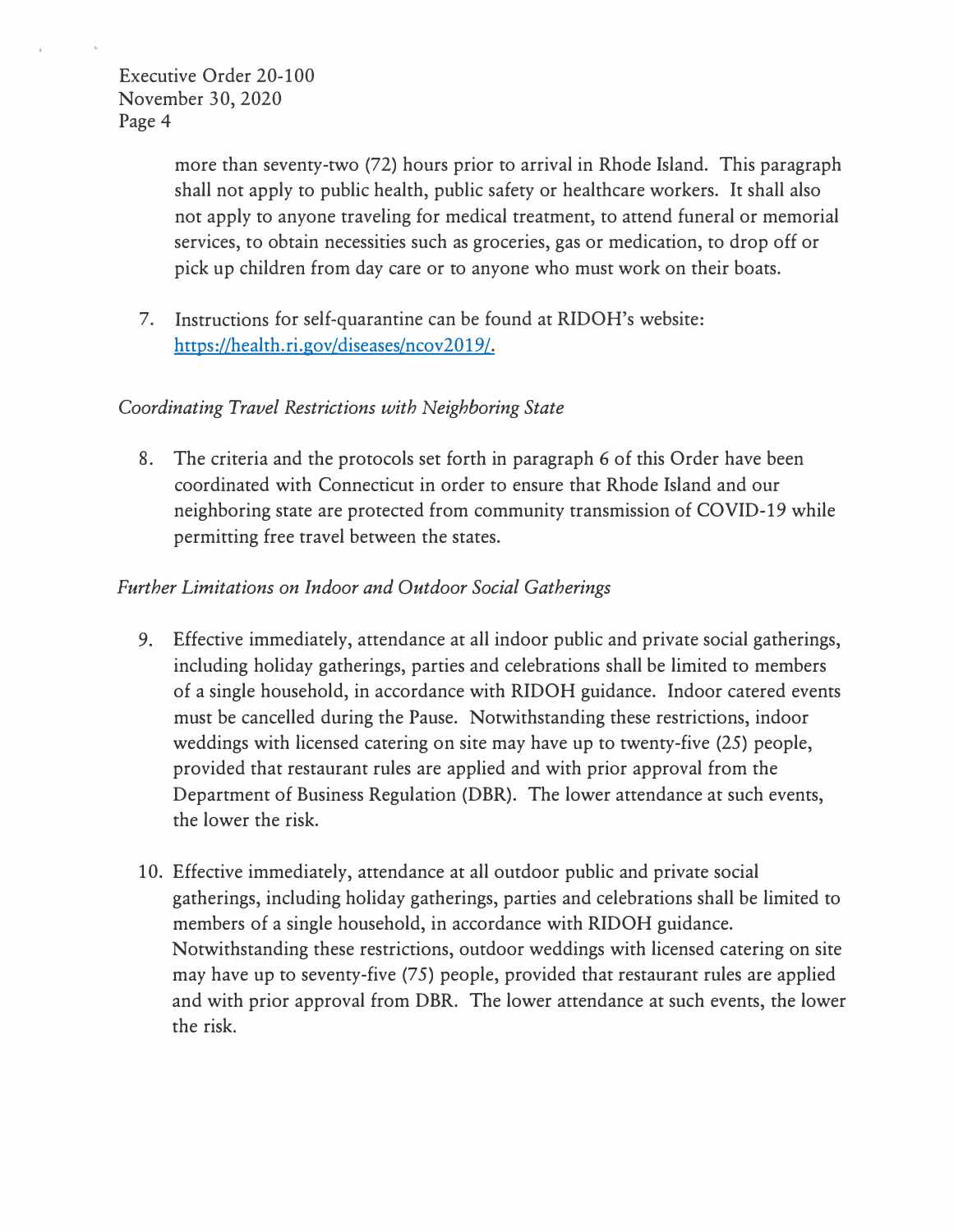#### *Limits on Indoor and Outdoor Venues of Assembly*

- 11. Indoor venues of assembly, including convention centers, concert halls, performance venues, and theaters shall be closed during the Pause unless granted an exemption by DBR. Such exemptions shall only be granted under extraordinary circumstances.
- 12. Outdoor venues of assembly that host events such as fairs, festivals, concerts, and performances shall also be closed during the Pause unless granted an exemption by DBR. Such exemptions shall only be granted under extraordinary circumstances.
- 13. Religious and faith-based organizations may conduct indoor in-person activities up to 25% percent of worship space capacity, subject to a cap of one hundred and twenty-five (125) people and to the Phase III guidelines for religious and faithbased organizations which are available at https://ReopeningRl.com. Live streaming or broadcasting of religious services or attendance through outdoor drive-in services are permitted and strongly recommended, particularly for vulnerable populations, including those over 65 years of age. Outdoor religious services may operate at 25% of capacity to a cap of one hundred and twenty-five (125) people, with physical distancing and masking in effect.
- 14. All houses of worship must develop a COVID-19 Control Plan which shall be available for inspection by the Task Force created by Executive Order 20-32. A template for COVID-19 Control Plans can be found at https://ReopeningRI.com.

## *Limits on Other Places of Public Interaction*

15. Working from home remains the most important arrangement to reduce workrelated spread among employees and is required when possible. Additionally, businesses are encouraged to postpone or cancel all non-essential, business-related employee travel and refrain from scheduling future travel until the Stay at Home Advisory is no longer in place.

*Office-Based Business Limits* - *Continue Working Remotely to the Extent Possible*

16. For office-based businesses, employees who are able to work remotely are required to do so during the Pause. If an employee's duties require an on-site presence on a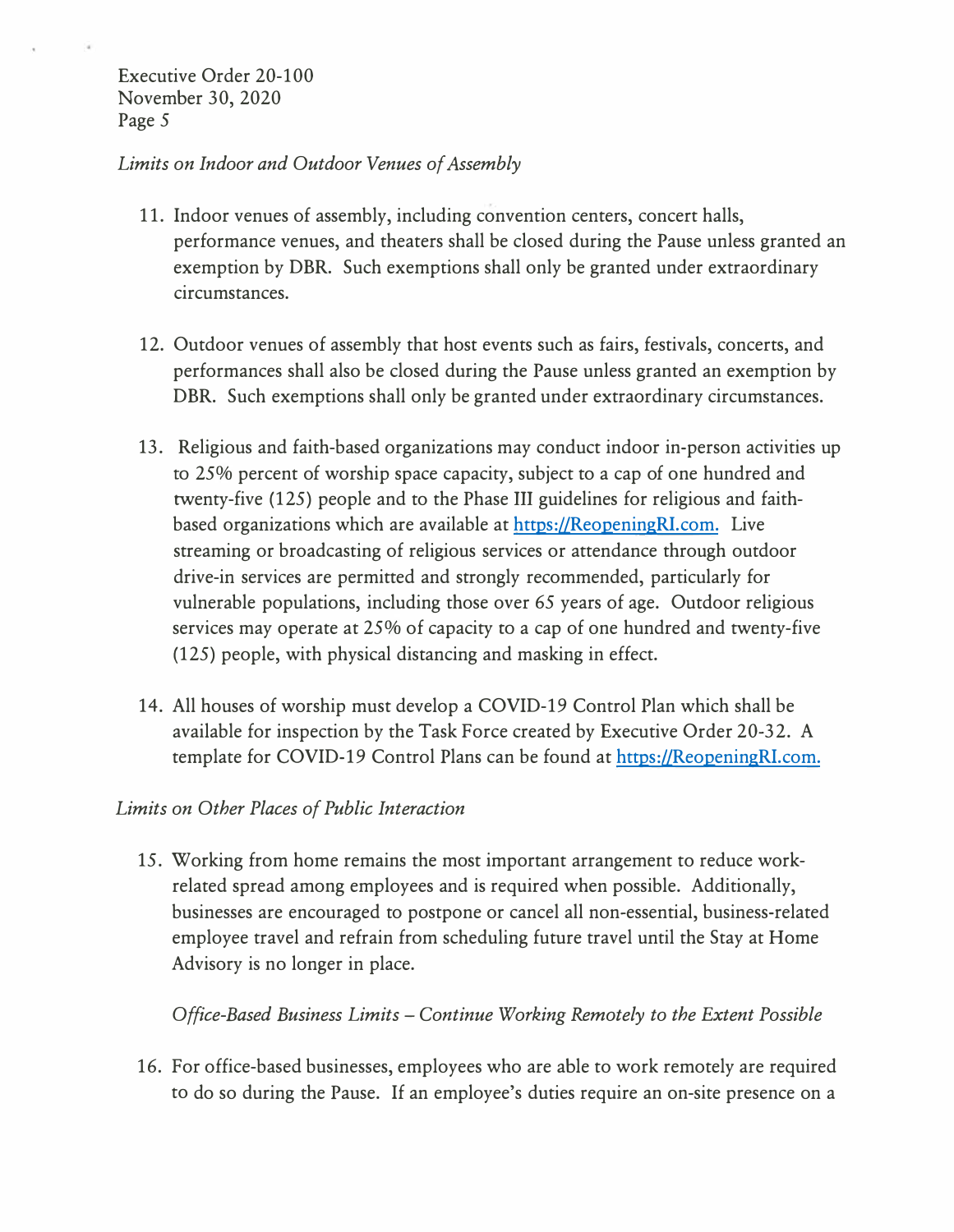> daily or periodic basis, the employer may permit the performance of such duties in person.

17. All office-based businesses must comply with RIDOH's regulations, including, but not limited to, requirements for cleaning, screening employees, wearing masks or cloth face coverings, collecting contact tracing information, posting appropriate signs and notices and other health and safety protocols. Office-based businesses must review the guidance applicable to them available at https://ReopeningRI.com and must also complete a template for COVID-19 Control Plans available on that website.

#### *Retail Businesses*

- 18. All retail businesses with a physical location in Rhode Island may continue to conduct in-store pickup and limited browsing. All retail businesses may continue to allow up to one customer per 100 square feet of store area open to customers generally, except in the case of retail businesses with a store area greater than 30,000 square feet or multi-tenant retail complexes greater than 30,000 square feet. Retail businesses with store areas greater than 30,000 square feet and multitenant retail complexes greater than 30,000 square feet may allow up to one person, inclusive of employees, per 15 0 square feet. All dressing rooms must be closed. Capacity limits must be posted in clearly visible, large format signs at all entrances as well as on the retail establishment's website, if possible, and the retail establishment must actively manage the number of patrons in the store area. Malls and other multi-tenant retailers may remain open during the Pause but common spaces, such as seating areas, must be closed or roped off during the Pause. Food court restaurants with their own dedicated seating area are permitted to remain open, subject to applicable restaurant rules.
- 19. By 11:59 p.m. on Tuesday, November 24, all retail establishments must develop a plan, based on templates that will be made available by DBR, on how they will manage these capacity limits, especially during the busy holiday shopping season. Each retail establishment's plan must be posted at the main entrance and on the establishment's website, if possible. Such plans must also be available for review by representatives of the State.
- 20. Retail businesses and multi-tenant retail complexes or operations are required to review the applicable guidance available at https://ReopeningRI.com, regulations set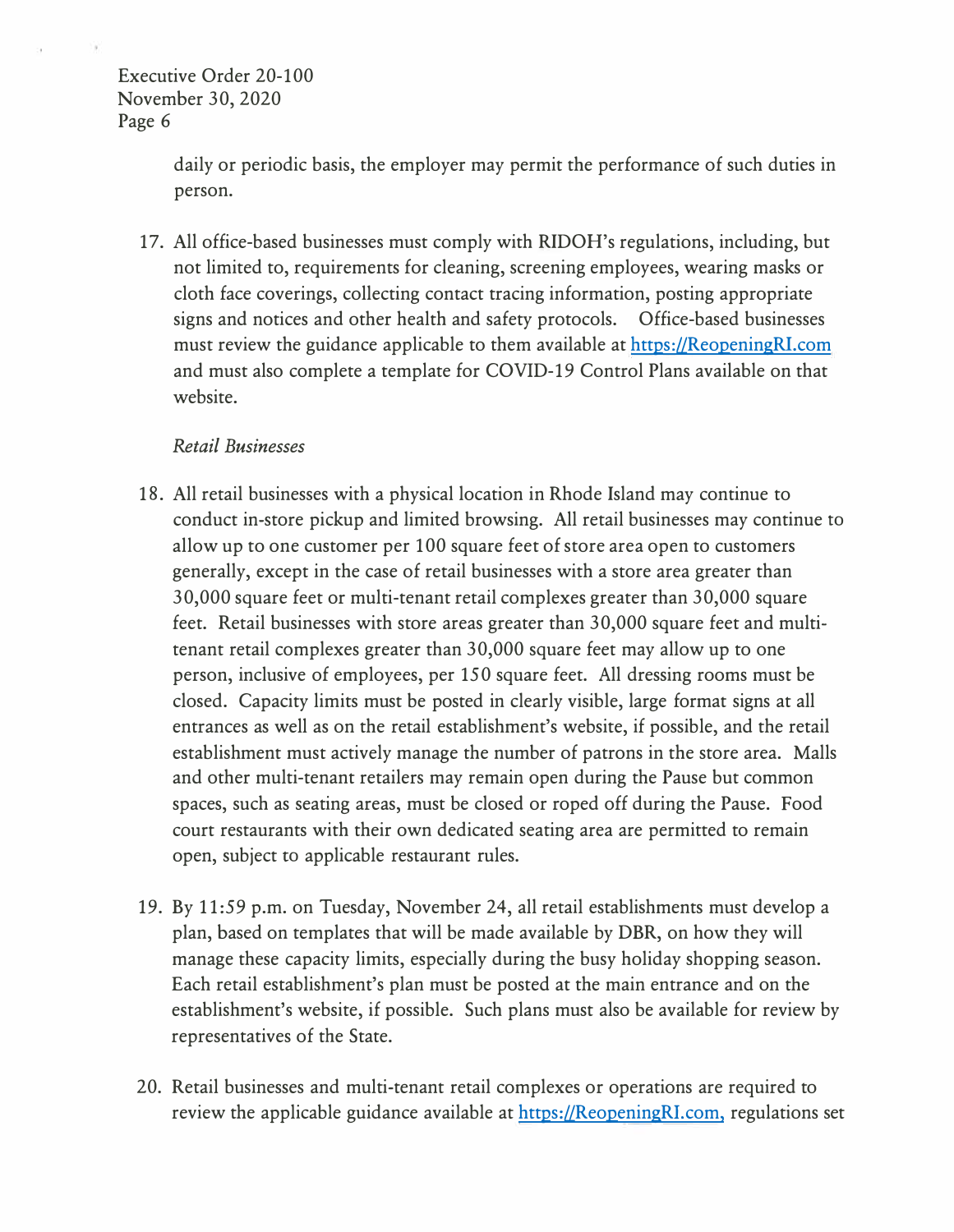forth by RIDOH, relevant executive orders and any other law applicable to retail businesses. All retail businesses must also develop a COVID-19 Control Plan which shall be available for inspection by the Task Force created by Executive Order 20- 32. A template for COVID-19 Control Plans can be found at https://ReopeningRl.com.

21. Stores and other places of business shall remind customers to wear a mask or cloth face covering. In addition, retail businesses with store areas greater than 30,000 square feet and multi-tenant retail complexes greater than 30,000 square feet must make masks available to customers.

## *Continued and Modified Relief for Restaurants and Bars* - *Indoor and Outdoor Dining*

- 22. Section 3-7-7 of the Rhode Island General Laws requiring a Class B licensee to sell alcohol for consumption only on the premises shall continue to be suspended. A Class B licensee is permitted to sell, with take-out food orders, up to 2 bottles of wine, 144 ounces of beer or mixed beverages in original factory sealed containers, and 144 ounces of draft beer or 72 ounces of mixed beverages containing not more than 9 ounces of distilled spirits in growlers, bottles or other containers sealed in such a way as to prevent re-opening without obvious evidence that the seal was removed or broken, provided such sales shall be made in accordance with Section 1.4.10 of the Department of Business Regulation Liquor Control Administration Regulations, 230-RICR-30-10-1 and any other DBR regulations. Any restaurant, bar or establishment that offers beer, mixed beverages or wine pursuant to this Order must do so in accordance with the physical distancing protocols and regulations set forth by RIDOH as well as Executive Order 20-61 and any of its successors and related regulations.
- 23. Restaurants may continue limited indoor dining in addition to outdoor dining (subject to applicable municipal approval), pick-up, delivery, and drive-through operations subject to the requirements described in the Phase III Guidelines for Restaurants available at https://ReopeningRl.com and the regulations set forth by RIDOH. Licensed caterers must operate in accordance with these restaurant regulations.
- 24. Restaurants and bars may serve patrons on-site, indoors and outdoors, until 10:00 p.m. Sunday through Thursday and until 10:30 p.m. Friday and Saturday, after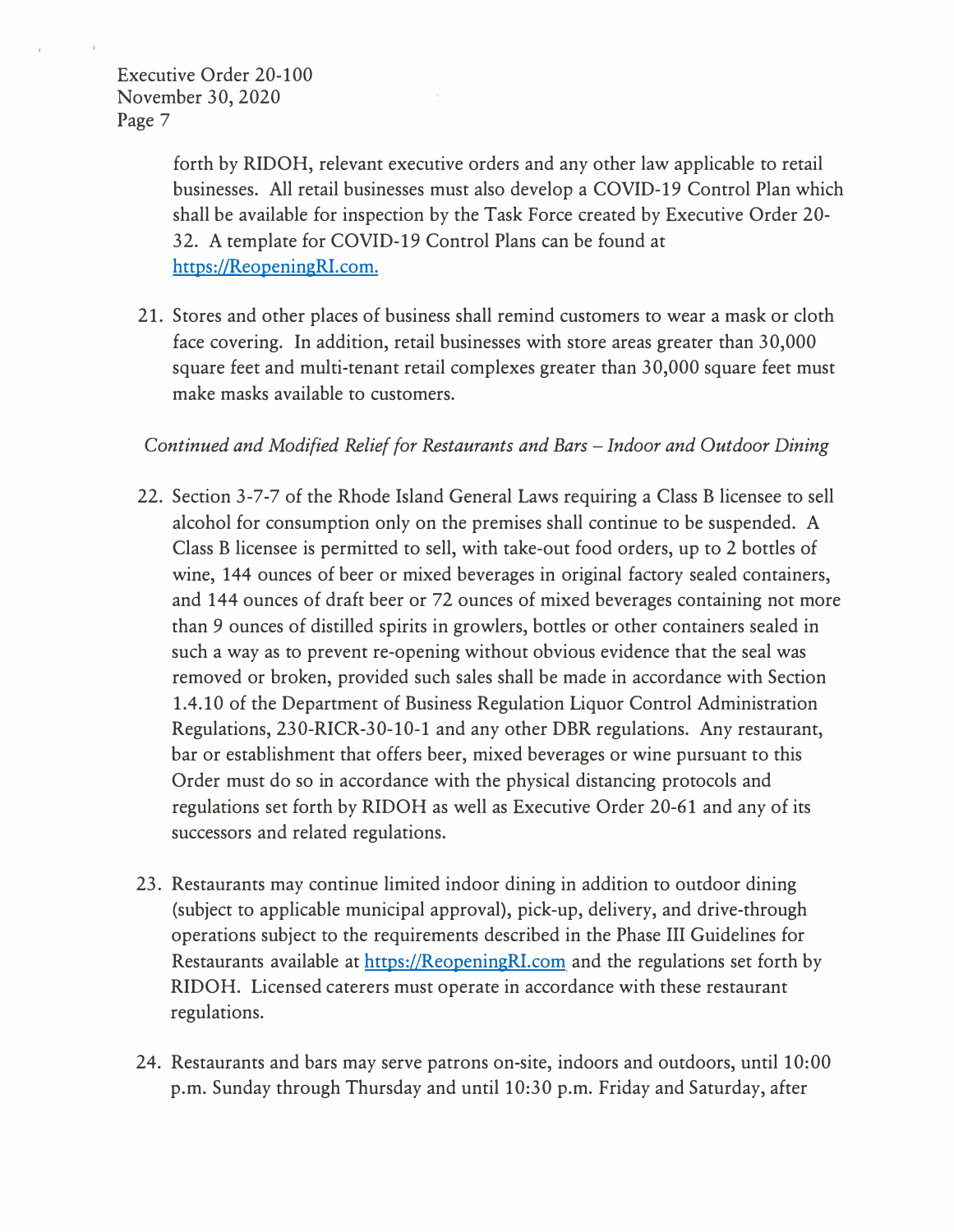> which times restaurants and bars shall only offer pick-up, delivery and drivethrough service.

- 25. Service to standing customers is prohibited except for food pick-up following the requirements for pick-up described in Phase III Guidelines for Restaurants and regulations set forth by RIDOH. An establishment's indoor dining capacity is limited to 33% of an establishment's regular seating capacity. Indoors, establishments may only seat one household per table, up to a maximum of eight (8) people. When taking a reservation or receiving customers without a reservation, an establishment must ask whether each party contains only members of the same household. Establishments must prominently display the one household maximum rule for indoor dining.
- 26. Outdoor dining is still encouraged as long as the restaurant does not service more than its normal operating capacity. Up to two households may be seated at any outdoor table, up to a maximum of eight (8) people, provided they wear masks when not eating or drinking. When taking a reservation or receiving customers without a reservation, an establishment must ask whether each outdoor table contains no more than the members of two households. Establishments must prominently display the two-household maximum rule for outdoor dining. If an establishment has established extra outdoor dining capacity, that additional outdoor capacity may remain if the municipality continues to approve such additional capacity (in accordance with the municipality's approval processes).
- 27. The provisions of Chapter 3-7 of the General Laws permitting the service of alcoholic beverages by a licensee for on-premises consumption after 10:00 p.m. Sunday through Thursday or after 10:30 p.m. Friday and Saturday are hereby suspended. There shall be no service of alcoholic beverages by any licensee for onpremises consumption after 10:00 p.m. Sunday through Thursday or after 10:30 p.m. Friday and Saturday. At all times during the Pause, a licensee must close its bar area, including but not limited to the bar counter and seating at the bar counter, and ensure that the bar area is not accessible to patrons. All such bars, restaurants and other establishments must rope off the bar area and make seating at the bar counter unavailable to customers. However, tables may be placed within six (6) feet of any section of the bar counter where personnel are not working. Customers must order, receive and consume alcoholic beverages while seated at tables in accordance with Phase III guidelines for restaurants at: https://reopeningri.com.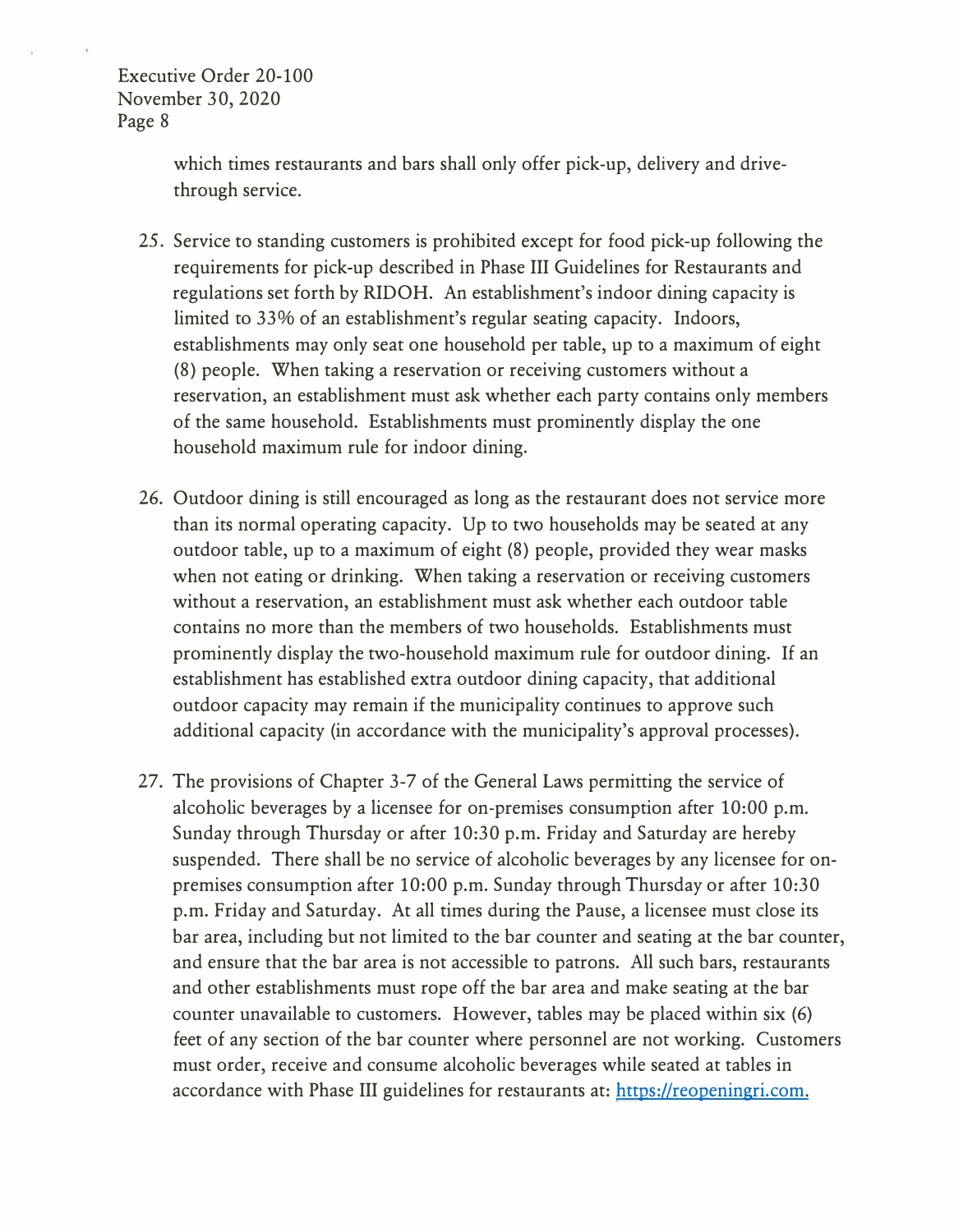- 28. All other provisions of this Executive Order and RIDOH regulations applicable to bars and restaurants shall remain in effect including, but not limited to, regulations prohibiting service to standing customers and mingling or congregating.
- 29. All restaurants operating in Phase III must maintain and/or develop a COVID-19 Control Plan (a template for COVID-19 Control Plans is available at https://ReopeningRI.com) which shall be available for inspection by the Task Force established by Executive Order 20-32.

## *Recreational/Entertainment Businesses and Historical/Cultural Establishments*

- 30. All indoor recreational or entertainment businesses and historical/cultural establishments, that are not venues of assembly, shall be closed during the Pause. This includes recreation or entertainment operations (e.g., pool tables, arcade games, or performances) within other establishments such as restaurants.
- 31. Notwithstanding the above prohibition, museums and historical sites may remain open and allow up to one (1) visitor per 100 square feet of museum area open to visitors generally. Museums and historical sites shall not allow any group tours, classes, lectures or presentations during the Pause.
- 32. Outdoor operations of any recreational/entertainment business or historical/cultural establishment may remain open, subject to social gathering size, physical distancing, masking, sanitation and other applicable requirements.
- 33. All indoor and outdoor recreational and entertainment establishments, that are not venues of assembly, including historic/cultural establishments must develop a COVID-19 Control Plan which shall be available for inspection by the Task Force created by Executive Order 20-32. A template for COVID-19 Control Plans can be found at https://ReopeningRI.com.
- 34. Nightclub operations must remain closed.

## *Personal Services Businesses*

35. Personal services businesses and operations, including, but not limited to, hair salons and barbershops, nail salons, tattoo parlors, tanning parlors, estheticians, and massage therapists may open subject to all of the requirements of their professional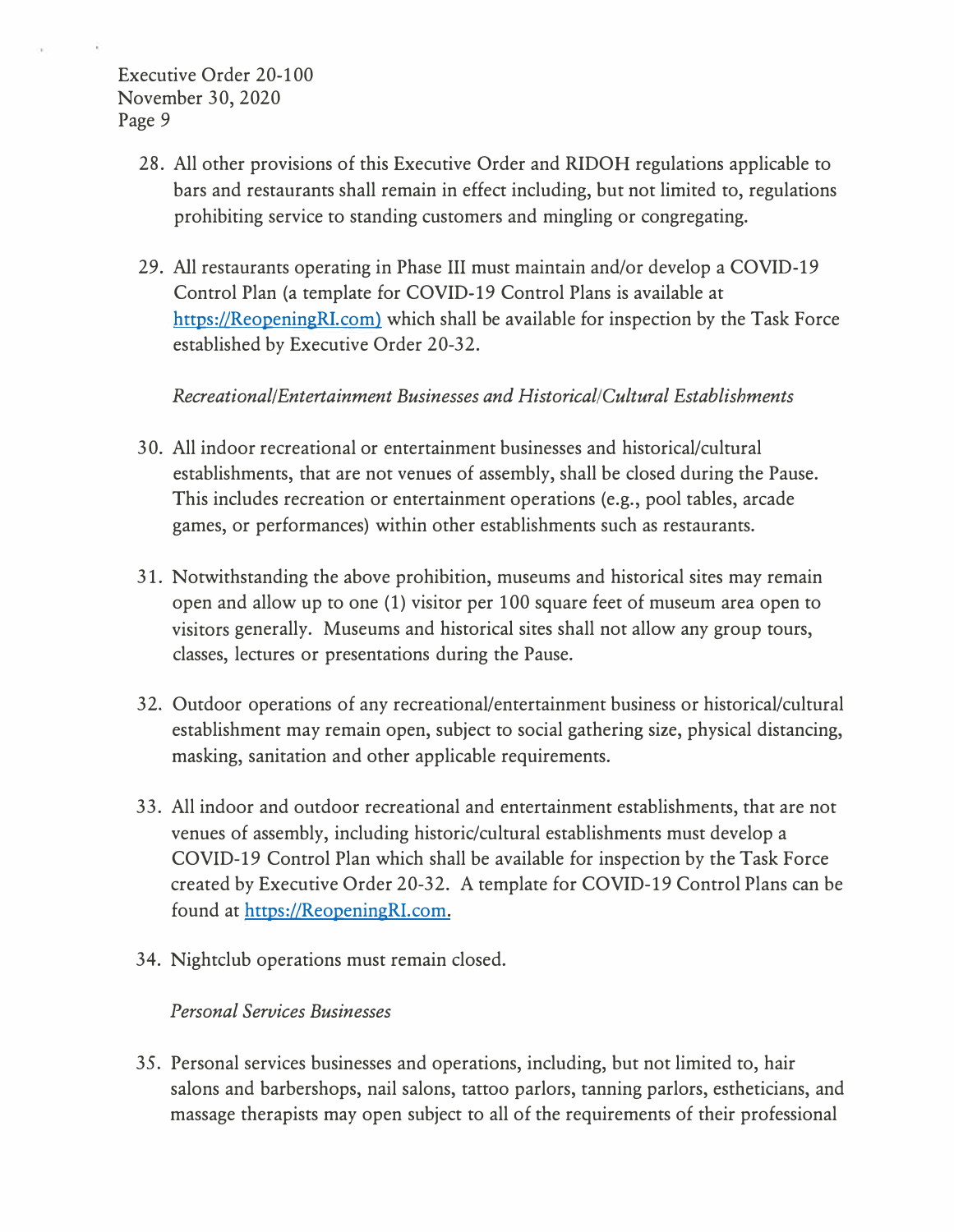> or facility licensing, the requirements of the Phase III guidelines for personal services at https://ReopeningRl.com and regulations set forth by RIDOH. Such personal service businesses may allow up to one customer per 100 square feet. Personal service businesses shall not operate after 10:00 p.m. Sunday through Thursday or after 10:30 p.m. Friday and Saturday.

- 36. Particular personal services where masks or cloth face coverings cannot be worn continuously in accordance with this and other executive orders by both customers and professionals, such as facials, make-up applications, facial hair removal, face piercings and face tattoos shall only operate as directed in regulations to be promulgated by RIDOH.
- 37. Given the need to reduce the risk to clients, employees and the community from the operation of close contact businesses, the regulations set forth by RIDOH in effect for these businesses must be closely followed. If, upon inspection by the Task Force, any business owner or professional is found in violation of these regulations, the business may be immediately closed.
- 38. All personal services businesses must develop a COVID-19 Control Plan which shall be available for inspection by the Task Force created by Executive Order 20-32. A template for COVID-19 Control Plans can be found at https://ReopeningRI.com.

*Gyms, Fitness Centers and Small Group Fitness Classes* 

- 39. Gyms and fitness centers' indoor operations must close during the Pause.
- 40. During the Pause, outdoor gym and fitness activities may continue but outdoor group fitness classes are not permitted.
- 41. All gyms and fitness centers must develop a COVID-19 Control Plan which shall be available for inspection by the Task Force created by Executive Order 20-32. A template for COVID-19 Control Plans can be found at https://ReopeningRl.com.

## *Indoor Sports Facilities*

42. All indoor sporting facilities, such as indoor ice rinks and basketball courts, shall be closed during the Pause. This Order does not apply to the use of these facilities by professional or intercollegiate athletic programs.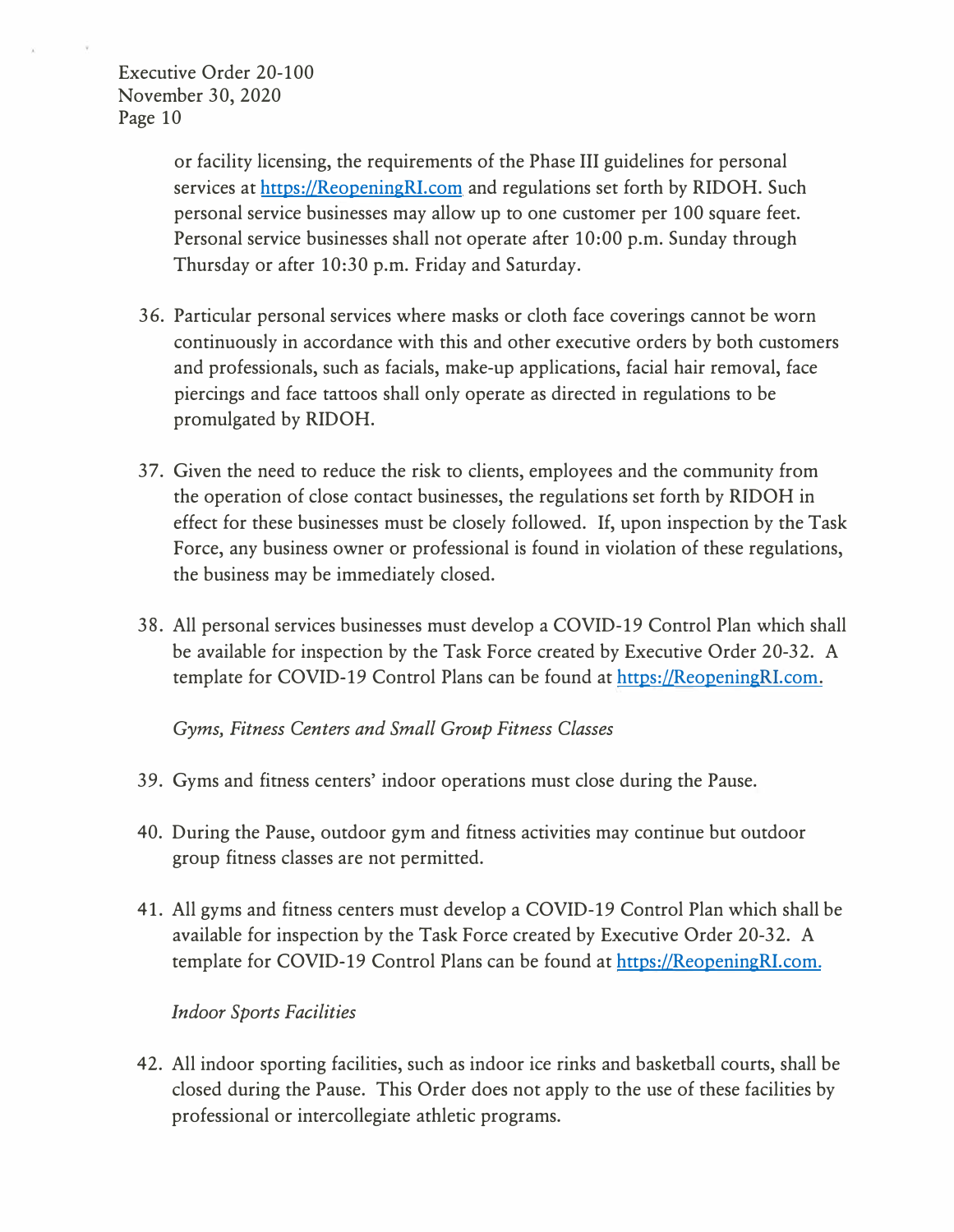#### *Restricting Sports Competitions and Practices*

43. All amateur adult and youth sports, competitions, games, practices, scrimmages or related organized or group activities, whether indoors or outdoors, are prohibited. Individuals or individual households may continue to train or practice their sport at home or outdoors. This Order does not apply to activities of professional or intercollegiate athletic programs.

## *Restricting Spectators from Attending Sporting Events or Practices*

- 44. Spectators are prohibited from attending sporting events or practices for athletes over the age of eighteen (18).
- *All State Parks and Beaches Remain Open* 
	- 45. All state parks and beaches shall remain open subject to limits on use, parking, capacity and other restrictions. Those requirements and restrictions are available at www.riparks.com/covid 19.
- *Child-Care Services to Continue in Small, Stable Groups* 
	- 46. Child-care services shall continue in small, stable groups pursuant to emergency regulations promulgated by the Rhode Island Department of Human Services.

## *Elective Medical Procedures and Medical Services to Continue*

47. Elective medical procedures and other medical services shall continue pursuant to plans submitted by healthcare providers and approved by RIDOH.

## *Public Health Regulations*

48. RIDOH shall continue to promulgate emergency regulations on the implementation of this Order. The regulations shall include enforcement provisions, including the imposition of civil fines sufficient to ensure compliance.